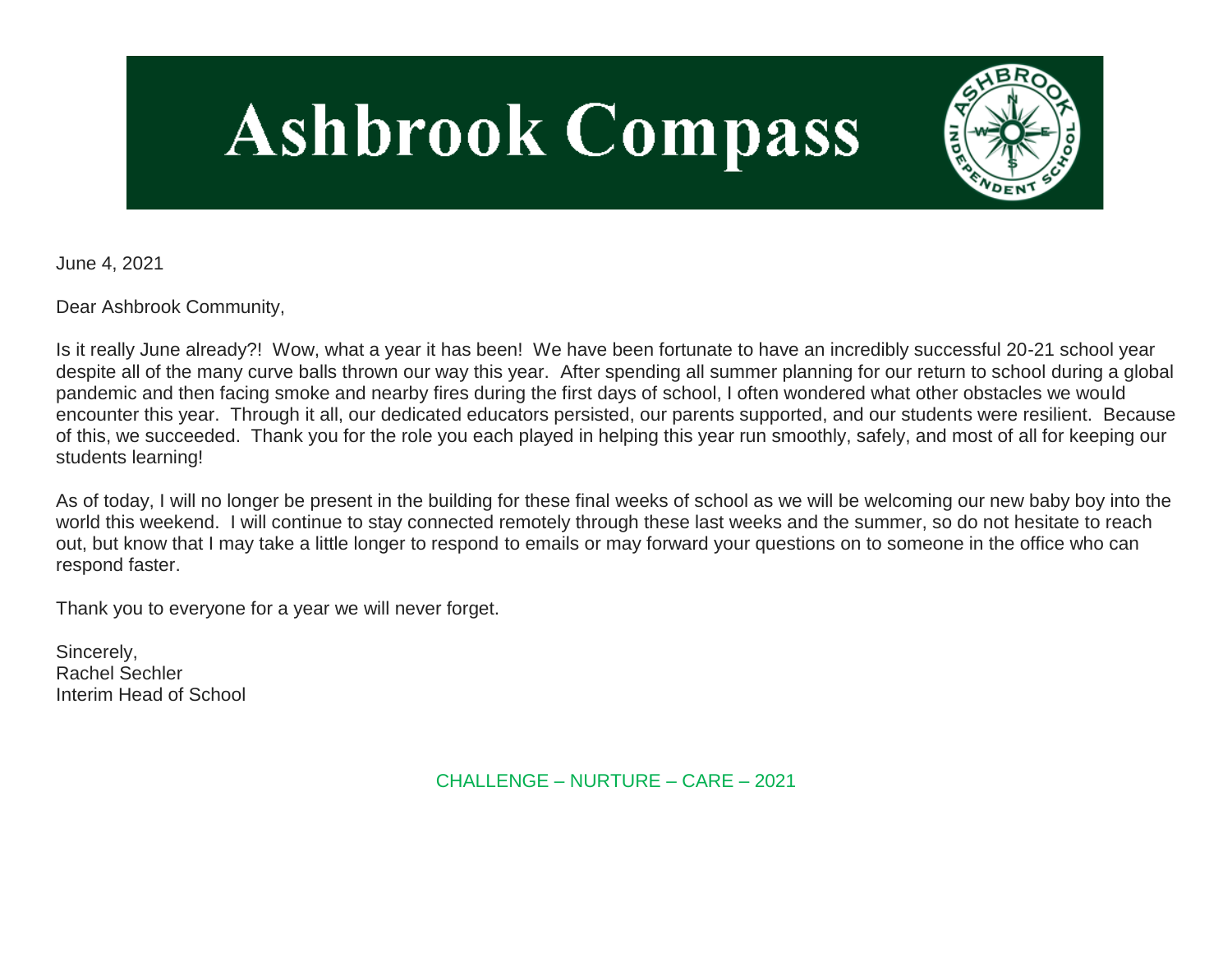

Mrs. Capps' Sewing Class made custom onesies for Mrs. Sechler's new baby!

#### **Next Week:**

**June 11** -- Middle School B Week

#### **Upcoming Dates:**

**June 16** -- Field Day (more info below) **June 17** -- 8th grade graduation, 1 pm (more info below) **June 17** -- Last Day of After School Care **June 18** -- Last Day of School; half-day, pick-up at 12 noon

#### **Summer Dates to note:**

**June 4 - August 20** -- Rachel Sechler on maternity leave **June 21 - August 20** -- Office on Summer Hours, Mon-Fri, 9 am - 2 pm **July 1** -- 'Doc' Schoberl starts at Ashbrook **July 5-9** -- Office closed

**July 26 - 30** -- Office closed **August 23** -- Office back to regular hours, Mon-Fri, 8 am - 4 pm

## **[2021-22 School Year Event Calendar \(DRAFT\)](http://link.mystudentsprogress.com/ls/click?upn=t3AI3kjK1Pyk9qPfHnOahelBVVSIlRAa3GeSLMbkINmgHr3guxrPuqfp-2Bh-2FJW4nCZ4g8Gi3XkGXC-2FKATZbsSvlLtGaxynoxi8rg7wuoRjJ9ogb5HbX999Eip-2FZE6wLdBt-2FZXHJBS6zquMLtzN9wyAf-2BwWQPV3rI3lDDknuQ1JHMBzJ8gUYT-2F7YzNEwZY9IsL01sHprQ-2FIDOi-2FxvxQxcWetx3uPiVsOO-2BTqPctwW7ytf9RkxC1x3UjTIEBtRaqxRocHrr-2BmciBR4-2BJ-2F9FRK9RIbCVijz3zpNIIcd4PIsUMddSSVNBf6Erlmv-2BHBcLMpY-2BXATDQ1ruaOReFDZmWYSBv8U-2FG-2FKOr0yEkAwqSdMzdcQ3gq4Z79RZNOTZP4nGap5-2B4nzc4nIf29OyD3NhvJHQaLkc85sE-2FfYbPaGyyk6H2FOzJRYThJmT37US6LpTrGNlh9HxVTLYe1LpjcNTBXNJsSKlp-2BAa-2BVuGTdE8v33fTt9-2BgR-2BE9tSlDPzhNHxWPZ2RZ535aLRz3SoCCiPZR3EABfh4FMKDRC4z2q-2Bvjvbtim7SOD4kDD2r5XYSDBe4a3bcI5fNds6iRAQWmj3uDnwn3-2B3tKuGNT1JKaRpJXKTgGLzWZLAnNUo4fvdQC77H83vaK-2BM8PCeLuljt-2FRAsnx0cP-2FGdRouESOyMOB5ORkT-2BH-2Bkw4hRRiiTCpe61BsZqpA-2Buv_GD_1PndbFfBoQGSZbxwXHHEexw3B2F0fG-2BUmuXm6a-2BX-2Bztq2LnsjrcuNY-2BVEfK4b6cVoQZMCiD1JyW6tJvzcbcuA0Txl2f6wOIkUQq-2BX6TVVbdcSGQYc6rXF3RCqNyhwu6RJ1GHtyYYEIIdULZ8AuU5vTOk5Qvexj01AzJs3cgyj9qDlMT9rF-2BUQrIHV6xLv5DXMDyiXN-2Fm5dN-2BJWeNDqY6z3sINB9xWakNktN-2B9gA6Mt7OTBlhH2RE5C7tj1QsdQye5GDKsKs7yihjZmOu5Xk88lrYwBTwK9fHG6BogbgLIVB-2B-2FUhpQNu42qghUzLcF-2Bl2ghb-2BN6pyB1mza5SyVFR-2BNPseyB9JXwyoG2kHUiMFY9RjVNGQDF46RxtrbbjdTWU0o5WWkQQX5seucqutzm-2BY28a1A5qdz-2F-2F6Hc2PIdkWlvrwY-2BCXXP17oC-2BS8QBBfEet)**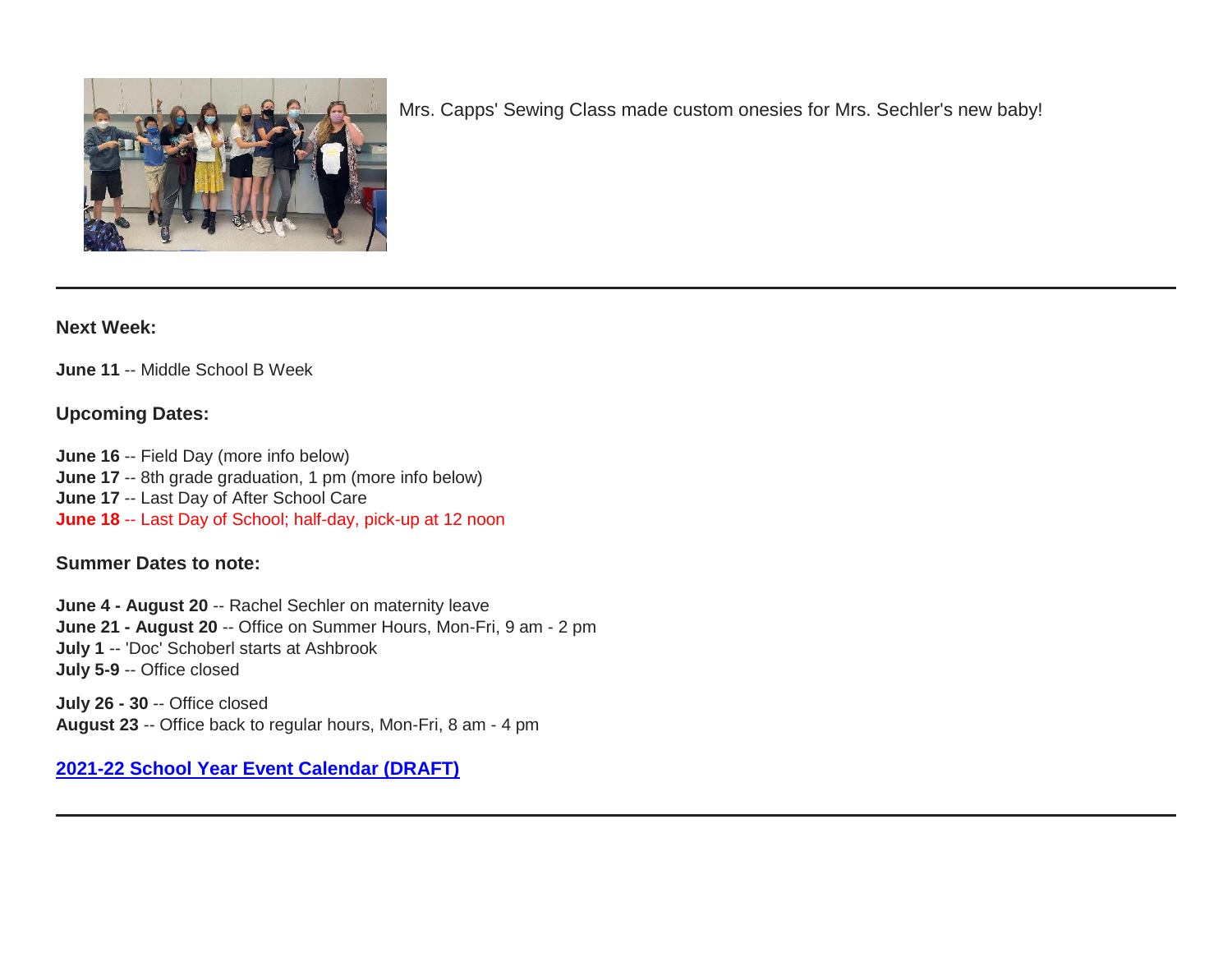# **Staffing Update**

We want to keep our community informed about new changes in staffing at Ashbrook. The following two new hires are already beginning training and observations in the school in order to ensure a smooth transition for both staff and students.



# **School Secretary**

Greetings to all,

My name is Rachael, and I will be joining Ashbrook Independent School as the new School Secretary!

I moved here from Eugene in the summer of 2020. I have been fortunate enough to serve a broad spectrum of populations during my time there, including seniors in Memory Care centers and at-risk youth and their families. I possess a deep passion for helping foster strong relationships between the members

of a community and the institutions that serve them. I look forward to learning from the knowledge and expertise of not only the fine educators here, but of the students and families who make up the Ashbrook community as well!

In my free time, I enjoy camping trips, playing board games, cooking, singing and helping my partner wrangle a silly and energetic 3 year-old German Shepherd named Zora.

I feel very fortunate that this new chapter of my life begins at Ashbrook, and I look forward to meeting all of you this school year!

Have a good day!

Miss Rachael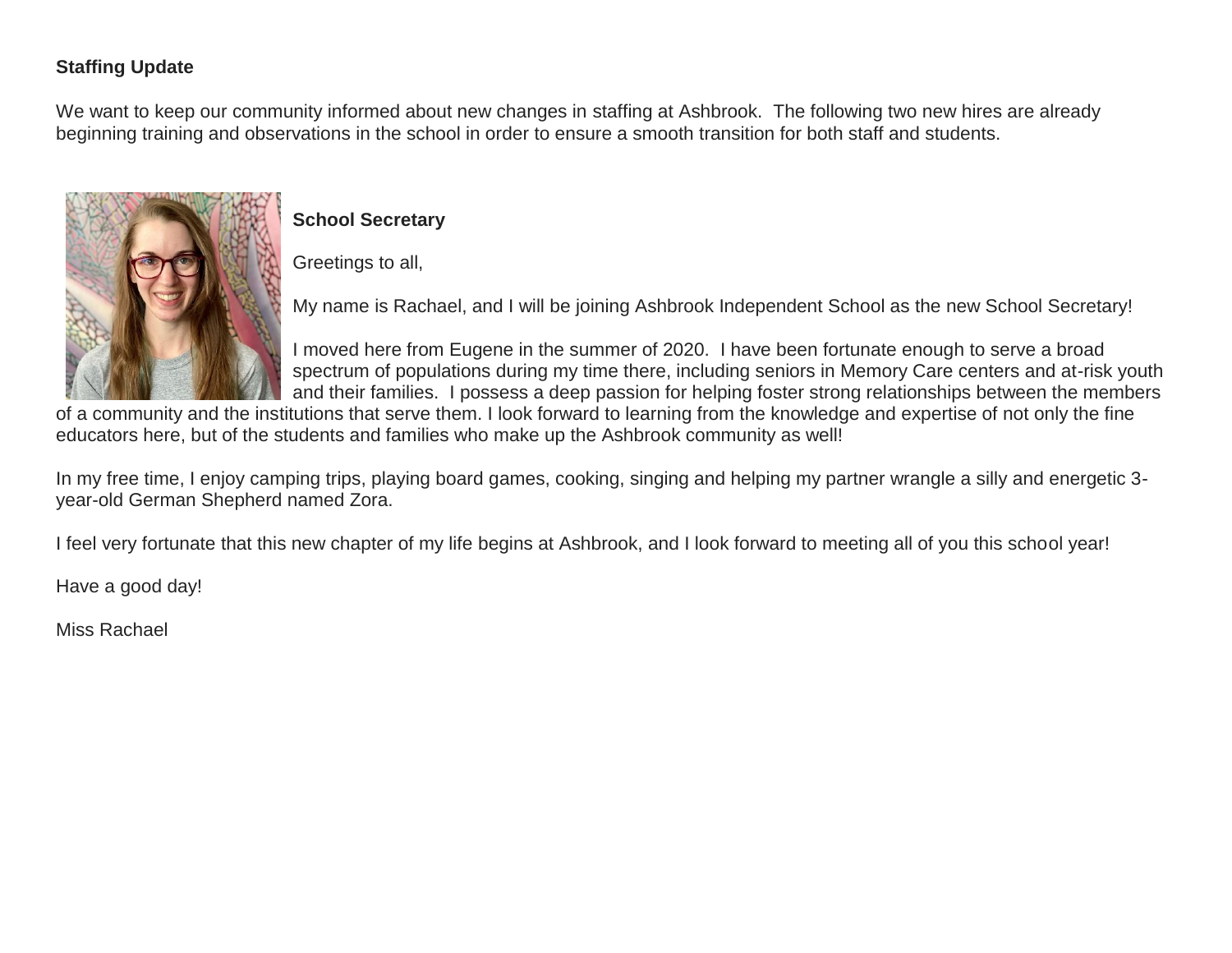

# **Music Teacher**

Hi everyone! My name is Dante Hoge. I'm so excited to join the phenomenal team of educators at Ashbrook!

I am an Oregonian native. I grew up in Eugene and have spent most of my life in the central/southern Willamette Valley. I currently live in Corvallis with my fiancé and we couldn't be more happy to settle down here!

It seems like fate that I ended up at Ashbrook, as I live only a few blocks away and run past Ashbrook on my daily runs. I frequently glanced over and admired the beautiful building, and thought it would be a dream to teach there! And when the music teacher position opened up, I was ecstatic! Olivia has done such an amazing job in her years at Ashbrook and I couldn't be more honored to receive the torch from her.

I'm looking forward to meeting all the other educators! I've heard such great things. I'm also looking forward to meeting the exceptional students. I so admired their artwork on display during my first visit at Ashbrook.

I have two degrees from the University of Oregon: A Bachelors of Music Education and a Bachelors of Music in clarinet performance. I can't wait to make beautiful music with the young minds of Ashbrook!

For fun, I love to go running and do anything and everything outside. From rafting to camping under the stars, I love being outside! I'm also the biggest Star Wars nerd you'll ever meet. So if you think you know more than me, come see me and put your trivia knowledge to the test.

I'm so excited to meet everyone at Ashbrook! See you all soon!

Mr. Hoge (pronounced like the sandwich)

# **IT Support Specialist**

We are continuing with interviews for this position and will provide an update when a hire is finalized.

# **Beginning School Assistant Teacher**

We have posted the position for an additional beginning school assistant teacher and will plan to screen applications/complete interviews closer to July depending on enrollment. Because the beginning school's enrollment has increased significantly and due to childcare requirements around student/teacher ratio, we are preparing for needing this additional staff member. Yay!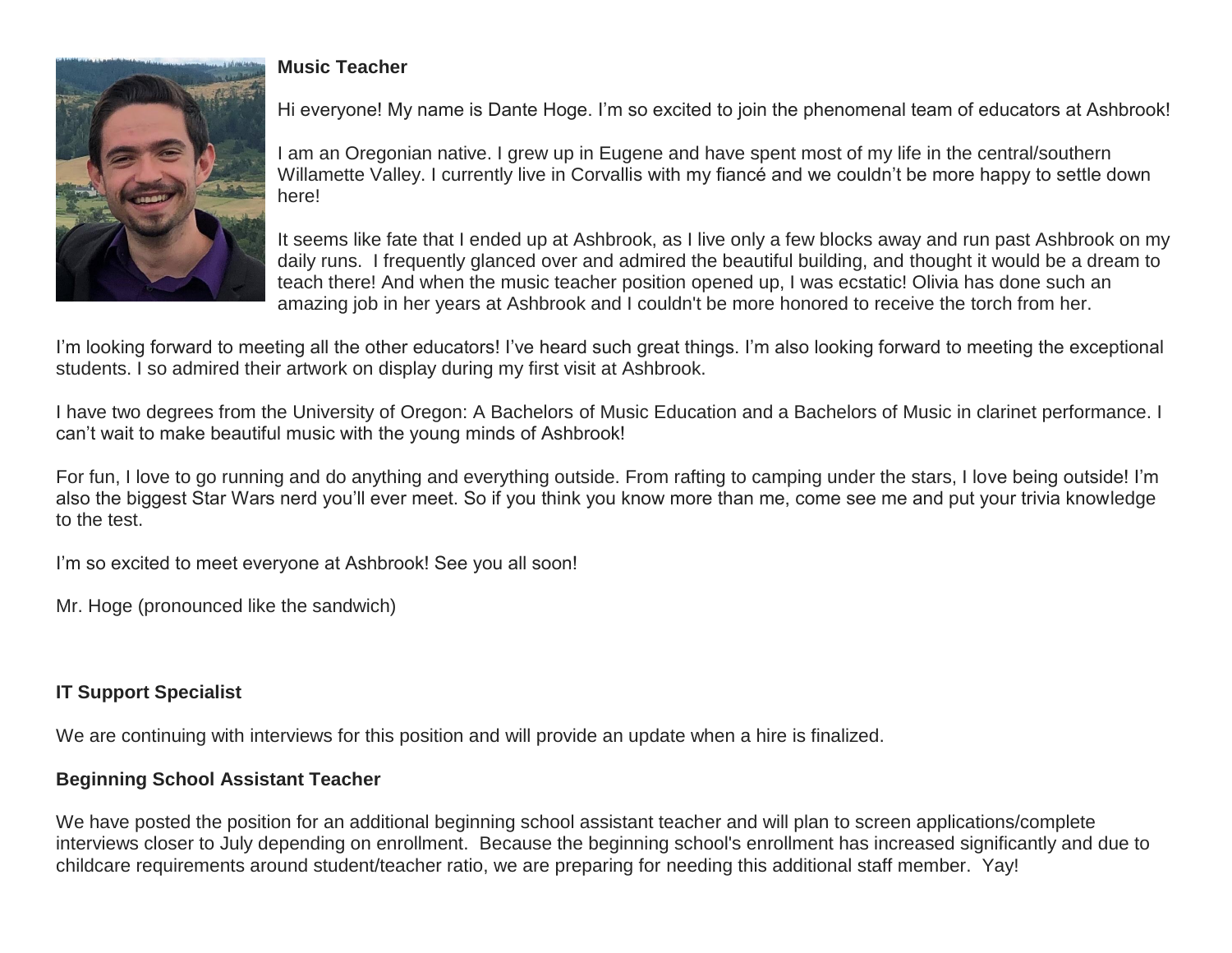## **Board of Trustees Update**

In keeping with our practice of open and transparent communication with the Ashbrook community, here are the highlights from the Board of Trustees regular monthly meeting from May 20, 2021.

- 1. The Board completed its annual strategic planning meeting for AY21-22 in the middle of May. During the Board meeting, Trustees reviewed the outcomes that were derived during the planning meeting. The Board will be communicating more details of those plans closer to the Fall and will be looking for support from the Ashbrook Community; more to come!
- 2. There is continued interest in enrollment for the next academic year. The Summer Camp is full for pre-school and pre-K. The Writing Workshop is filling up quickly. We anticipate that these two programs will give families that are not currently a part of the Ashbrook Community an opportunity to get to know us better and to consider Ashbrook as an option for their child during the school year. Please pass along the Writing Workshop opportunity on to other parents in your network!
- 3. The Board reviewed Q3 financials and performance to budget.
- 4. During the Board's annual strategic planning meeting, we reviewed the results of a safety audit that had been completed on the school (A big thank you to Ashbrook Parent, Mitch Sechler, for sharing his expertise in this area!). During the Board meeting, we prioritized 4 key items to take action on to continue to improve school safety.
- 5. The Board is excited to announce that we are looking for parents to join us on the Board. We are looking for additional resources and expertise in the areas of Marketing (traditional, social, word of mouth), Finance, Law and Education. We are expanding the Board with the following objectives in mind:
	- Increasing our subject matter expertise in the areas noted: Marketing, Finance, Law and Education
	- Increasing bandwidth so we can go faster in achieving strategic objectives set by the Board and designed to meet the needs of the Ashbrook Community
	- Plan for natural attrition of Board members as their children graduate from Ashbrook should a Board Member decide to end their term at that time

If you have interest in joining the Ashbrook Board and have expertise in the noted areas, please send an email to [board@ashbrookschool.org.](mailto:board@ashbrookschool.org)

## **Field Day splashes into Ashbrook on June 16!**

The end of the year is upon us, which means FIELD DAY is just around the corner! This year's Field Day will happen on Wednesday, June 16 and it will be a TROPICAL theme! We will still be following all of Ashbrook's COVID safety protocols as students move through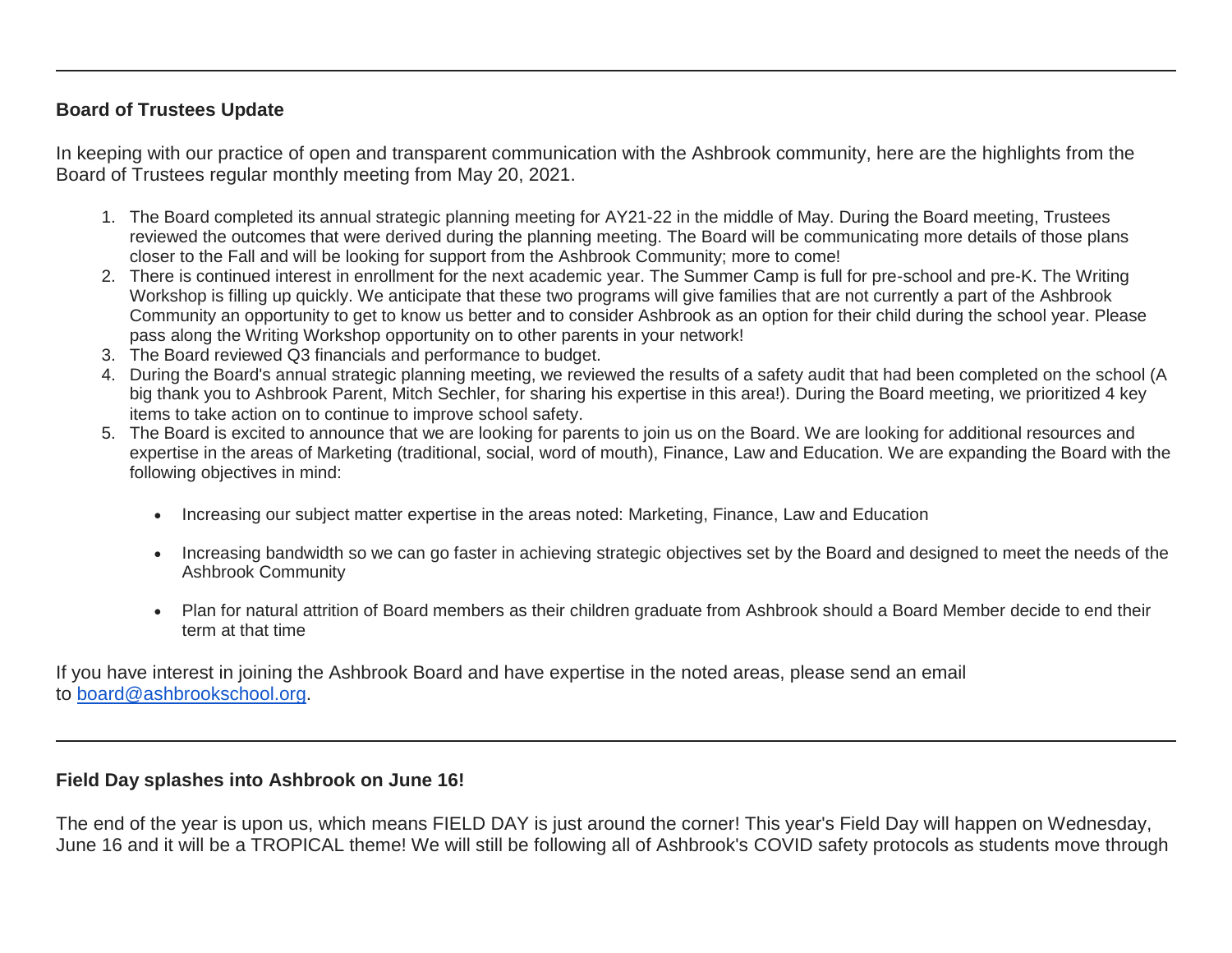their stations. Although we can't have parent volunteers at the event this year, the entire Ashbrook staff is stepping up to make sure the students have the same amount of "fun in the sun" as in previous years.

Field Day will be from 8:30 to 12:00 and we anticipate the day to be HOT! Here are some items Ms. Weber suggests sending with your student to prepare them for the day:

- Water bottle There will be bottle fill stations throughout the station rotations when they need to refill!
- Sun protection Hat, sunglasses, sunscreen students can apply themselves (no spray sunscreens)
- Tropical-theme clothes and shoes they don't mind getting messy and/or wet
- Extra masks

Finally, we are looking for more pop up tents to provide spaced out shade for the students. If your family has a tent we could use for the event, please email Ms. Weber at [kweber@ashbrookschool.org.](mailto:kweber@ashbrookschool.org)

## **8th Grade Graduation is almost here!**

The 8th grade graduation is scheduled for June 17 at 1 p.m. in the front parking area. After surveying the 8th grade families, it was clear that an outdoor ceremony would allow every family to feel comfortable participating.

The approximately 75-minute live ceremony will be streamed into the classrooms so all Ashbrook students can watch. Only graduate families, staff, and the Board of Trustees will be allowed to attend the event in-person, but a recording of the live ceremony will be combined with additional pre-recorded segments into one YouTube video that can be shared with the larger Ashbrook Community.

The parking area should be clear before afternoon pick-up starts.

## **Hot Lunch Program Survey -- Please respond by Monday**

Thank you to everyone who has responded so far to our survey on the 21-22 Hot Lunch Program. We would like to collect all responses by Monday, June 7. The quick 3-minute survey can be found **[HERE](http://link.mystudentsprogress.com/ls/click?upn=XkPBlp9GNU3xVxREosAX9d0mT9N9hD8YhsDpOToQApdu9bNXpQA3cnZTwz7oQKPPfHcP_1PndbFfBoQGSZbxwXHHEexw3B2F0fG-2BUmuXm6a-2BX-2Bztq2LnsjrcuNY-2BVEfK4b6cVoQZMCiD1JyW6tJvzcbcuA1Gz2M7SANsAQCkZDre7eSLs1Sv3Jjde-2BzJahX-2Fy-2BFfhfInj7U7Lq5hu4icqdC4z0mrQeo2Efz3CbKIH2BaXRuAB2V0JyIaTuDxH4G72xb7OFlgANr4hKQJ53bptnSqt707U9YXllThXNHwlYMo5s3c9SNkBM7jXaOHgT-2BBZMhYPg6EI-2FgdxtgS314Uxwg3jfypDhjpMrbq-2BqrFvEt8knWH7G5dMnz9TR6H3SvlZLdb2UNrKzwi2xjyZ0IvPHlvoi6DbUK55jlNS5MTp9vNHALNPLotyFk7UoBjk8OPcKBJJ0EK93mC-2BsJEL-2BIhdnX0pwV86UStyViY8VmUnmlACOyLijuyxp7Ze4nXMdOXYIK0q)**.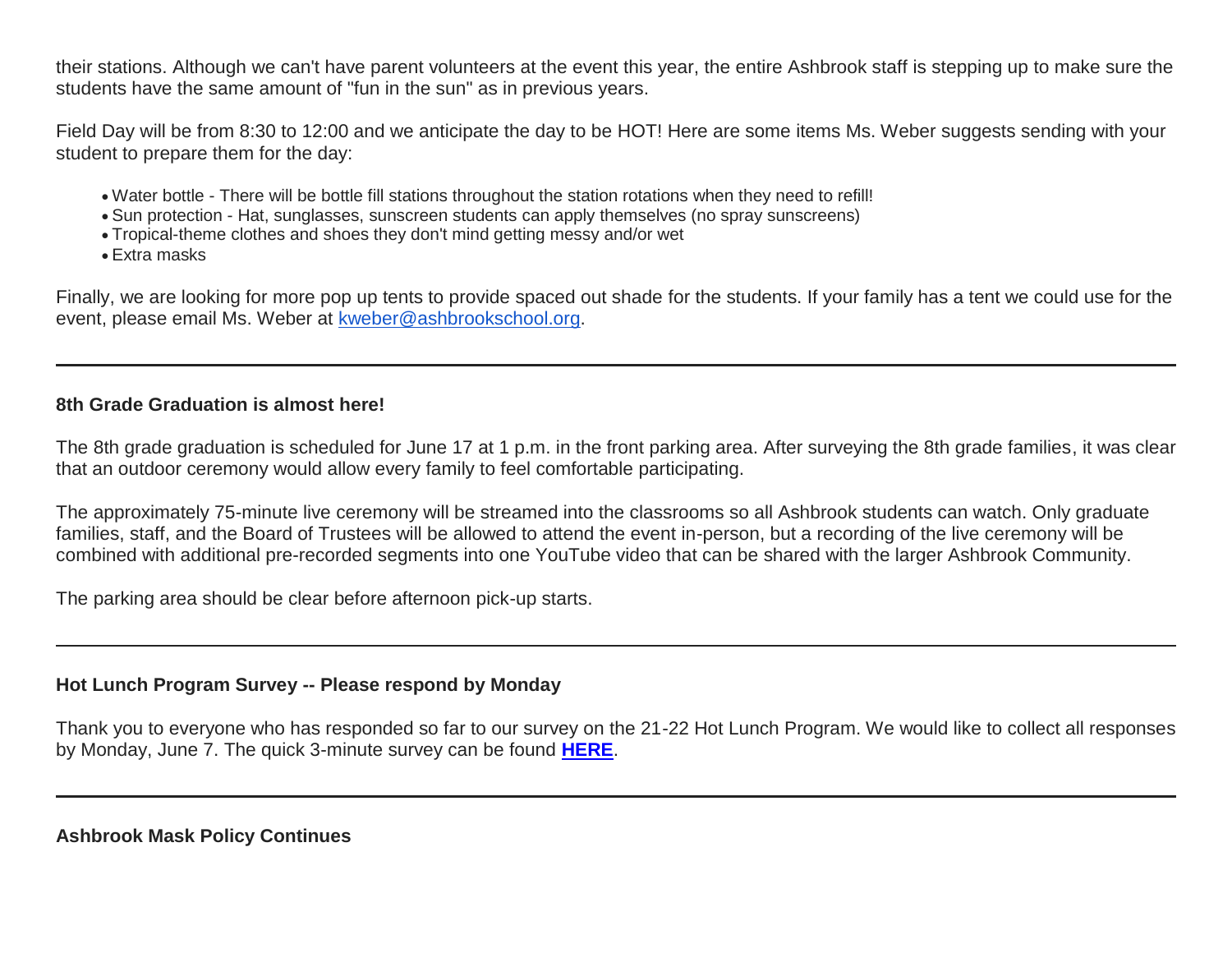While we acknowledge that there have been a lot of changes to the statewide mask policy, masks will continued to be required at Ashbrook through the end of the year.

# **Enrollment Update**

We will provide regular updates to our school community regarding student enrollment numbers for the 2021-2022 school year. Here is the current availability for each grade:

| Grade              | PS               | <b>PKK</b> |                |   | $ 1st 2nd$ 3rd |    | 4th | 5th | 6th | 7th | 8th |
|--------------------|------------------|------------|----------------|---|----------------|----|-----|-----|-----|-----|-----|
| Spots<br>available | $\overline{7}$ * | $6*$       | $\overline{8}$ | 8 | l              | 14 | 6   | 10  |     | ັ   | 6   |

\*PS/PK are now able to be separate programs due to the high interest in enrollment.

#### **2021-22 Enrollment Links**:

**[Family Handbook](http://link.mystudentsprogress.com/ls/click?upn=n7jYKe39nC4PrVAw2BzaOolgU5XUleaJ61qfvNJxTW3uoi8RFzNYUfSc1qXdqajA34djZWrxIBJBxzp2whbybvqIYp3dDOkCDgKesziBdCm1u7J5UB6bwQicng-2BhFj8j9ZZ0Lb7IyRpSLLhbS8X-2BNE-2FsFTu5auQ5tTHoLi9o48o-3DO7P9_1PndbFfBoQGSZbxwXHHEexw3B2F0fG-2BUmuXm6a-2BX-2Bztq2LnsjrcuNY-2BVEfK4b6cVoQZMCiD1JyW6tJvzcbcuA39kiO8-2FlGggFNNLZwDN3OSTZn2JTKJz40dMoZXzUv-2FfdvQuwip-2BwoSbVfzWeor2IGz8bqa-2FRIU02LMkVfLm7YyIGoCbGE1S7aF3n3rY1w-2FzbIvic0ClZm3xdJVK41OkQ76hAtRVu-2BpcYJRY2p7M-2FP7sYBgRhr4Y46d67edI-2FyiNQqHUFfUud-2FK-2FAmdqbNI1yJC9z6uRbJgM4jLCNzbMEUevuT3WfqgNQAIRz0BYP2Ot9MzBNFEWk4hiEV7tRTOZgpgJUO6j3bax6xXtw-2FumuviNlzm60AwJcbP-2BBHZtyEkquGtOfirlXhHQYfwdCr-2BAOT7zxLSzKzWhatJDvsoJngBgXonI0T1qdTdY6y3yHqpr) [Enrollment Contract](http://link.mystudentsprogress.com/ls/click?upn=VTTLfIwNu5QFy05N-2BXKA7MM5XZ-2FaPNghD0e589AKGRWdKrXyK6-2Bm8bb1I1DfT5Io0Hv1qAH8mdM37znR5vOcFGB7DIQx2jp4xdjBwuqeZxT1Pjkge-2BjWLaV97kHLeMz5TQtiyRq8-2FrZ-2FtIkmMJcnCvTSbyF8-2BEnMtFIKrlq0nbyYLhMWqtk6N17cNuWkmBCi2eg-2FDcyJo-2FZoHU6aac7YTMbLoqiYM-2Bpq5ghj-2BCMqt1Q-3DFwMW_1PndbFfBoQGSZbxwXHHEexw3B2F0fG-2BUmuXm6a-2BX-2Bztq2LnsjrcuNY-2BVEfK4b6cVoQZMCiD1JyW6tJvzcbcuA-2B5AIgNTL1yPDDEPzLcYsEYY55Wfns1bTkLmaBUKXPGyPiA2ZYrAJ-2F0fIutIxEi7WIIHP9goBaUxCzLgCDDEnIXbJ-2F9Qm3EIYuJp7Bc67gbfvj28PnQ37NiKhQN6Wc0Wo8eFtst1Fq-2BjzkOJbwLclFCPOVhPwDU9nMJre-2FuM-2B7t-2Bf1qhCTzn5Lc74ep2XHa3ZY3zocPWRFQqdWfaMIdlc3b92PhHsqJxsS29o8Kvls7JYdz-2BGWYOnFqTNbIBsLNCmc9ujU79j-2F9ASN3gjw-2BhgHFeMczsGuV5bh1Q-2FQ15lNG95T2aACDMJJ2YAI-2FETjzv8n4uyA36n8aJiRQ3Z4VT8DJDr6AWTysB-2BMvSiRqXyNkr) [Payment Plans](http://link.mystudentsprogress.com/ls/click?upn=n7jYKe39nC4PrVAw2BzaOolgU5XUleaJ61qfvNJxTW3uoi8RFzNYUfSc1qXdqajA34djZWrxIBJBxzp2whbybvqIYp3dDOkCDgKesziBdClkeFpPmgMGrgcxNe5TC96odu91tl93IdUb7rzqL2LYFkOwDdym2keCOp3gkw-2Fos5E-3DB_Cv_1PndbFfBoQGSZbxwXHHEexw3B2F0fG-2BUmuXm6a-2BX-2Bztq2LnsjrcuNY-2BVEfK4b6cVoQZMCiD1JyW6tJvzcbcuA4GjmMP-2FI4VgSZBN-2FRJC-2BtmKm5PifEwgm3VneFv2egplmGnG29dcI-2FyRk8ZIilBTxcCYKhl-2FpLCXBL8Kq7cWX6yQ4zxfw1JqCse4EDLgZi-2BUKnUWiiQWxuynqTOm1KrW9gycoAvP0MgN8YO0fNNjVETGHlCwwBVaPRqdOFelOughOrzLE6znesFPN34-2BKTVS0XTr9jic7A0-2BOCZsjqRxlgD1m2bOp-2B-2Bssal9dPObou2ChIPyKqcfdGt645Ym2UMU7TCbVXCkBPOo9RZqgzqN4NSgRjvaUJ-2FQYjedkvxs4X47LVGRiztRZTD-2B7hRdir9Q7FCQScCYOfMkvLyxsK47aGlhP51IRkHHba4IZ6TSGKgt)**

#### **Deadlines**:

6/15 - Early bird discount for lump sum tuition payments due 6/30 - Lump sum tuition payments due 8/2 - 10-month payment plan begins

If you have questions regarding tuition payments, payment plans, tuition insurance, or financial aid please contact Elaine Pettigrew - [accounting@ashbrookschool.org](mailto:accounting@ashbrookschool.org)

**Recommend Ashbrook and Receive \$100 as a Thank You**